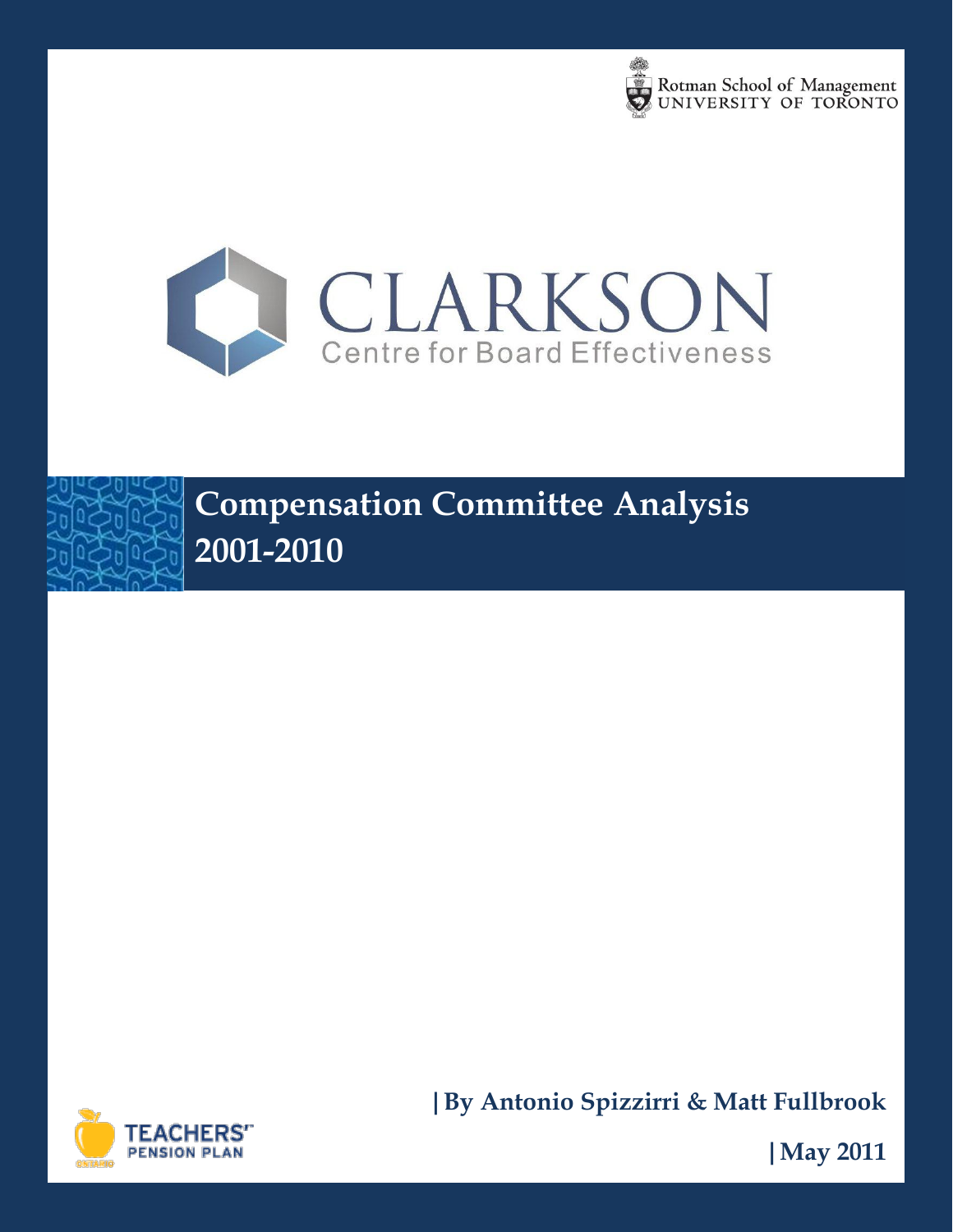

Executive compensation has been and continues to be a top concern for the public, regulators and shareholders. Exorbitant bonuses were identified as partly to blame for the risks taken by executives that ultimately lead to the economic down-turn in 2009, considered by some top economists as the worst financial crisis since the great depression of the 1930s. $^1$  As a result, Compensation Committees have been re-examining their mandates, composition and internal processes. The increased scrutiny from the media, shareholders and the public has applied more pressure on Compensation Committees to align processes with best practices. Compensation Committees are being called upon for direct involvement and accountability with respect to executive compensation decisions.<sup>2</sup> This article examines trends we have identified among Compensation Committees of corporations that were listed on the S&P/TSX Composite Index during the decade of September 1, 2001 to August 31, 2010, relating to changes in committee member tenure, size and composition and annual Chair retainers.

## **Committee Member Tenure**

 $\overline{\phantom{a}}$ 

The tenure of compensation committee members among S&P/TSX Composite Index boards has decreased during the period of 2001-2010 from 8 years to 7 (**Figure 1**). Compensation committee tenure reached a high of just over 8 years in 2004, and a low of about 6.5 years in 2009 – a decrease of 18%. In 2010, however, average compensation committee member tenure has increased again to over 7 years of service, a level not seen since 2006.

In 2010, we saw the fewest new members elected to compensation committees of any year during our observation period of 2001-2010. This drop in committee member turnover explains the increase in tenure described above.

<sup>&</sup>lt;sup>1</sup> "Three Top Economists Agree 2009 Worst Financial Crisis Since Great Depression; Risks Increase If Right Steps Are Not Taken." Reuters 29 Feb 2009. Web. 27 Apr 2011.

<sup>&</sup>lt;sup>2</sup> Hugessen Consulting Inc. "Chair of the Compensation Committee: Evolution of the Role" May 2010. Web. 27 Apr 2011.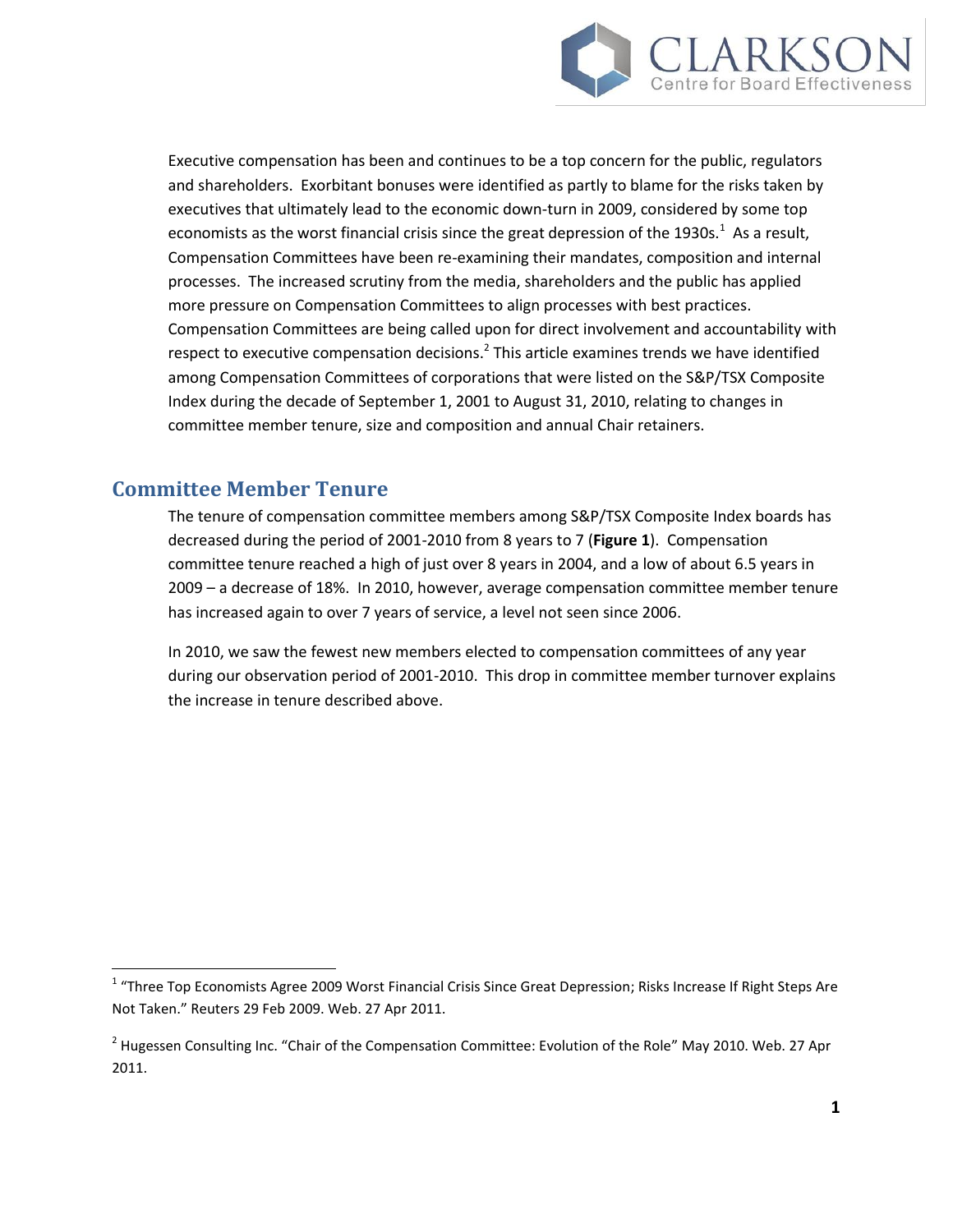





## **Size and Composition**

#### *Compensation Proficiency Among Committee Members*

In 2007, CCBE began identifying directors who have significant experience with executive compensation. In order for a director to be recognized as a compensation proficient member, we require that they have a minimum of 5 years' experience as either an executive with responsibility for compensation oversight or a Compensation Committee member of a public company whose market cap is at least \$100 million.

The number of new compensation committee members in 2010 is relatively small: 14, compared to 53 in 2009 (**Figure 2**). However, new compensation proficient members represent a little more than 31% of new members. In each of 2009 and 2010, compensation proficient members in our sample have an average committee tenure of a little more than 9 years. This is significantly higher than other compensation committee member tenure for the S&P/TSX Composite Index of a little less than 2.5 years. The average tenure of a Compensation Committee member from 2009 to 2010 is well over the minimum of 5 years experience needed on a Compensation Committee, as per the CCBE criteria, for a member to be considered compensation proficient. As a result, the average compensation committee comprises 73% compensation proficient members.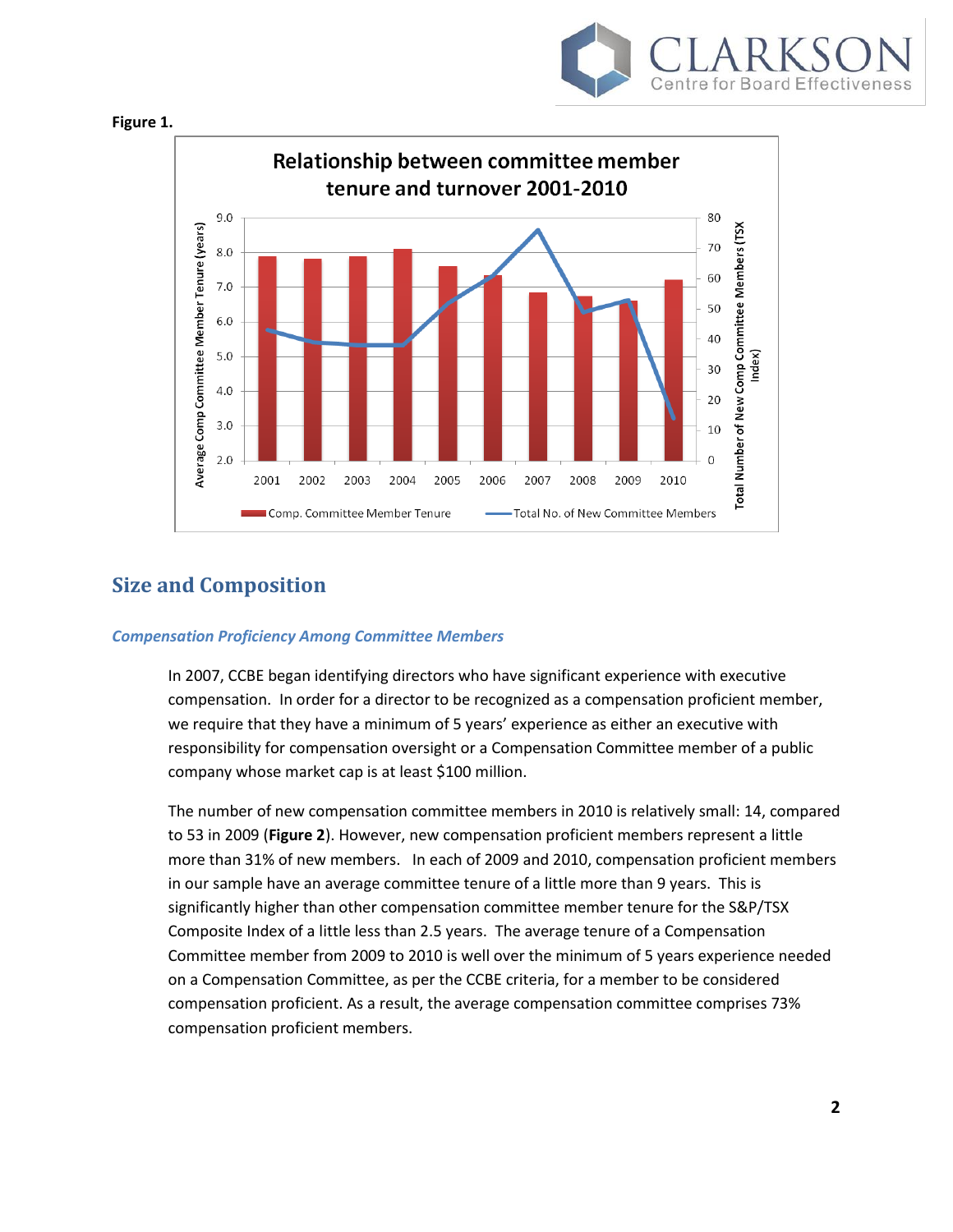





**Figure 3.**

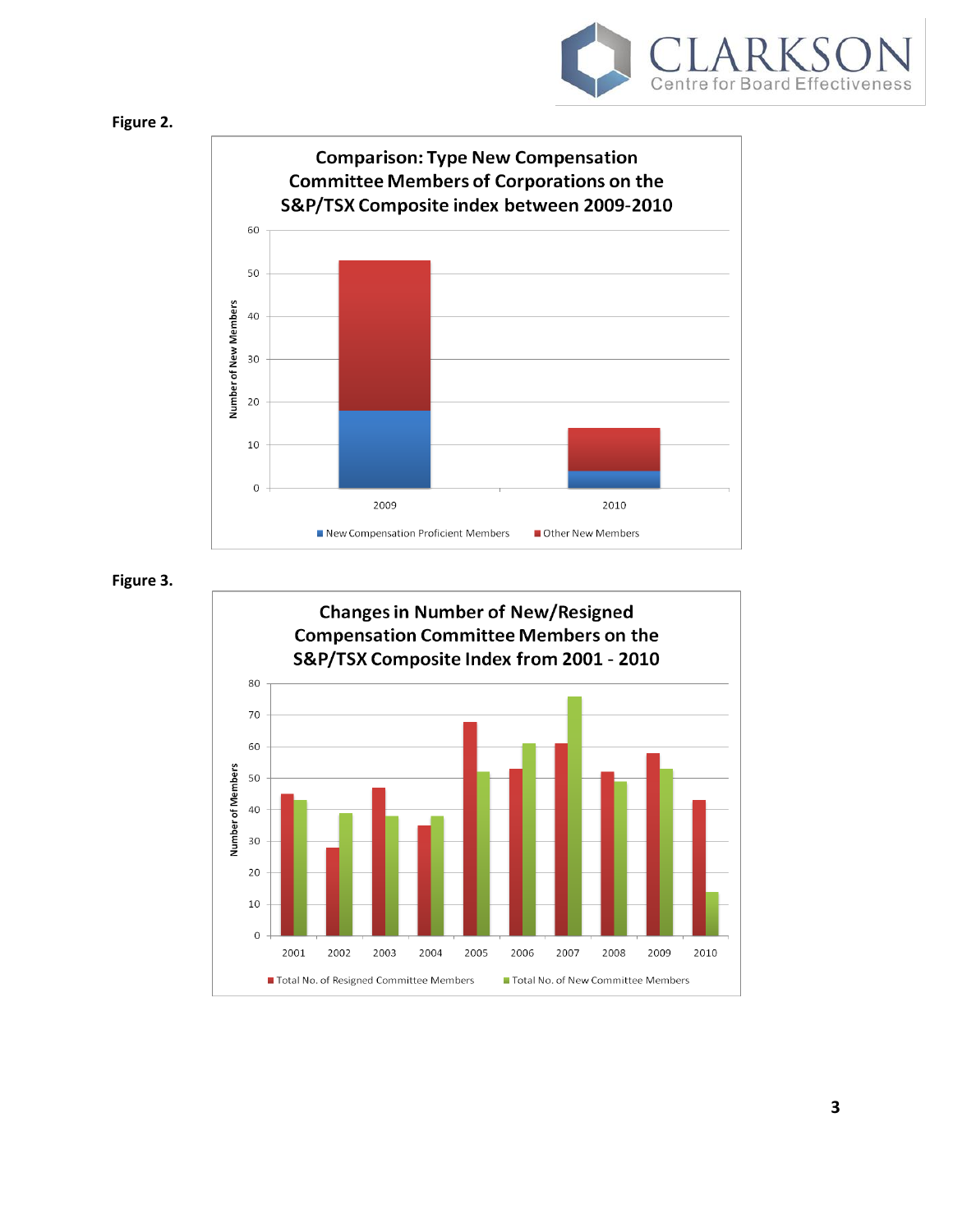

#### *Compensation Committee Size and Turnover*

Compensation Committees have changed only modestly in size and composition since 2001. During the period of 2001-2010 the average size of S&P/TSX Composite Index Compensation Committees has seen modest fluctuations between 4 and 4.5 members. In 2002 and 2007, average compensation committee size was the same, a little less than 4.5 members at its' largest. In 2010, compensation committees are the smallest they've been since 2001, at an average of a little more than 4 members. In 2007, the renewal rate of resigning compensation committee members on the S&P/TSX Composite Index was 125% (**Figure 3**), as a result, the average committee size experienced its' largest growth that year. However, in the three year period from 2008 to 2010, the trend reversed, with more members leaving Committees than joining them. In 2010, the average committee size shrank by 33%.

#### *Say on Pay*

l

Advisory votes on executive compensation, known as 'Say on Pay', are a relatively new global shareholder engagement policy. Regulatory bodies in the UK and US have mandated Say on Pay since 2002 and 2010 respectively. Currently, Canada has not legislated Say on Pay, however 17% of the 199 corporations listed on the S&P/TSX Composite Index in 2010 had introduced Say on Pay voluntarily which is an increase from 8% of 157 corporations in 2009. Say on Pay increases pressure on Compensation Committees to maintain appropriate pay-for-performance alignment with emphasis on long-term shareholder value and alignment of internal processes to best practices.

Say on Pay has been met with only fair support in Canada, directors and regulators are not convinced it is the best way to deter Boards from paying inappropriate bonuses that do not align pay and performance.<sup>3</sup> Corporations listed on the S&P/TSX Composite Index as of July 1<sup>st</sup>, 2010 that adopted Say on Pay have an average Compensation Committee size of 4.44 members; a little larger than other corporations (**Figure 4**). The average number of compensation proficient members (3.56) on the compensation committees of corporations with Say on Pay is 1.2 times greater than other corporations. Also, among corporations with Say on Pay, 80% of compensation committee members are compensation proficient, compared to 72% on other corporations. As a result, a Board may feel better equipped to address shareholder concerns with a relatively large compensation committee comprising mostly compensation proficient members.

<sup>&</sup>lt;sup>3</sup> Schechter, Barbara. "OSC Ponders Mandatory Say-on-pay Rules." Financial Post 10 Jan 2011. Web. 3 May 2011.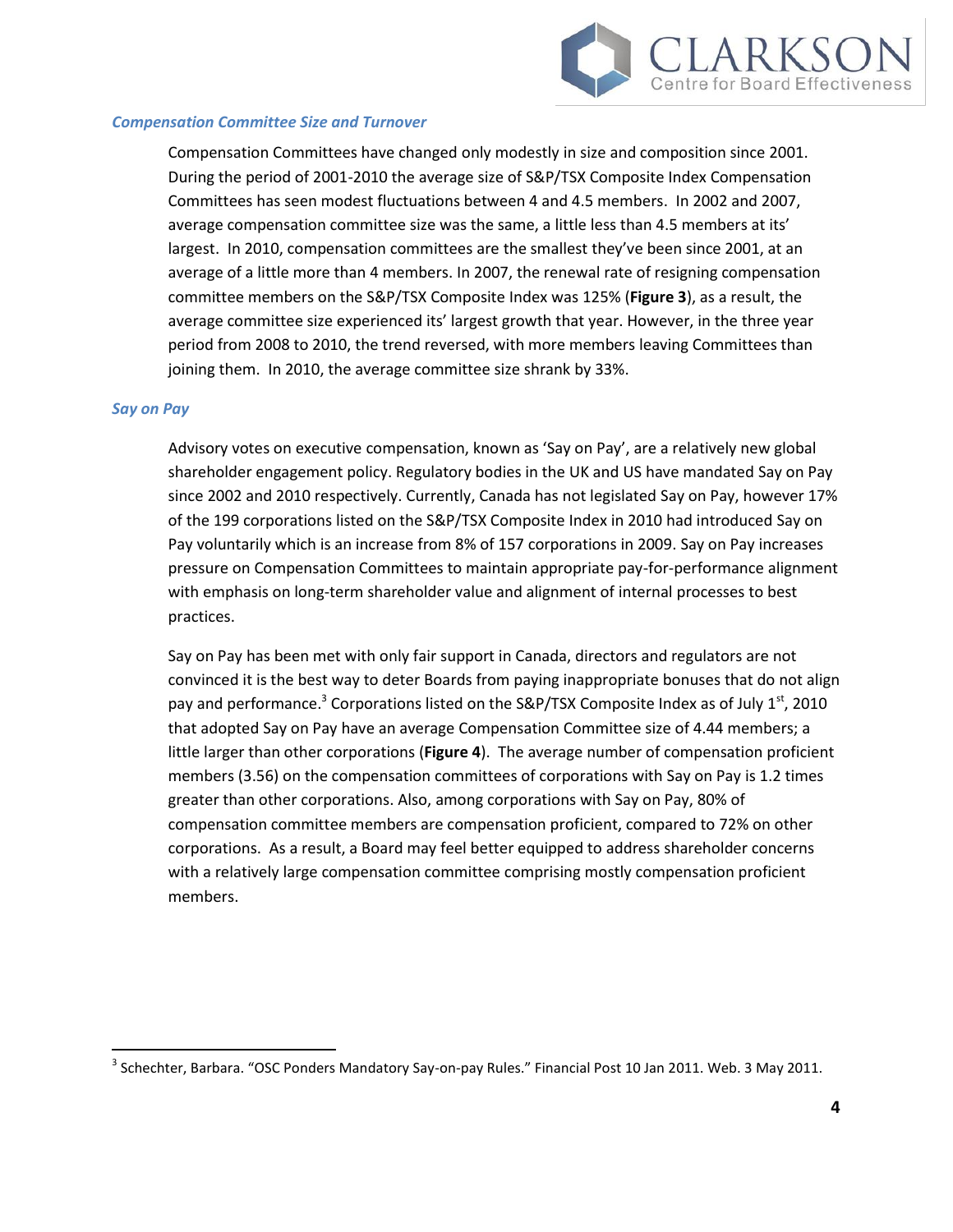





## **Annual Compensation Committee Chair Retainer**

As a result of increased outside pressure in the wake of the financial crisis, it is more critical than ever for Boards to attract and retain an effective Compensation Committee Chair. The average annual Board retainer in 2010, including cash and deferred share units (DSU), was \$105,341.60 an increase of 86.5% since 2005 (**Figure 5**). Compensation Committee Chair retainers have seen an even more substantial increase of 108.4% since 2005. In 2010, the average annual Compensation Committee Chair retainer (\$13,027) increased just over 35% from \$9,630 in 2009. However, regardless of rapid pay increases for Compensation Committee Chairs; their average retainer is still only 61% of average Audit Committee Chairs, whose pay increased following new regulations in the early 2000s.